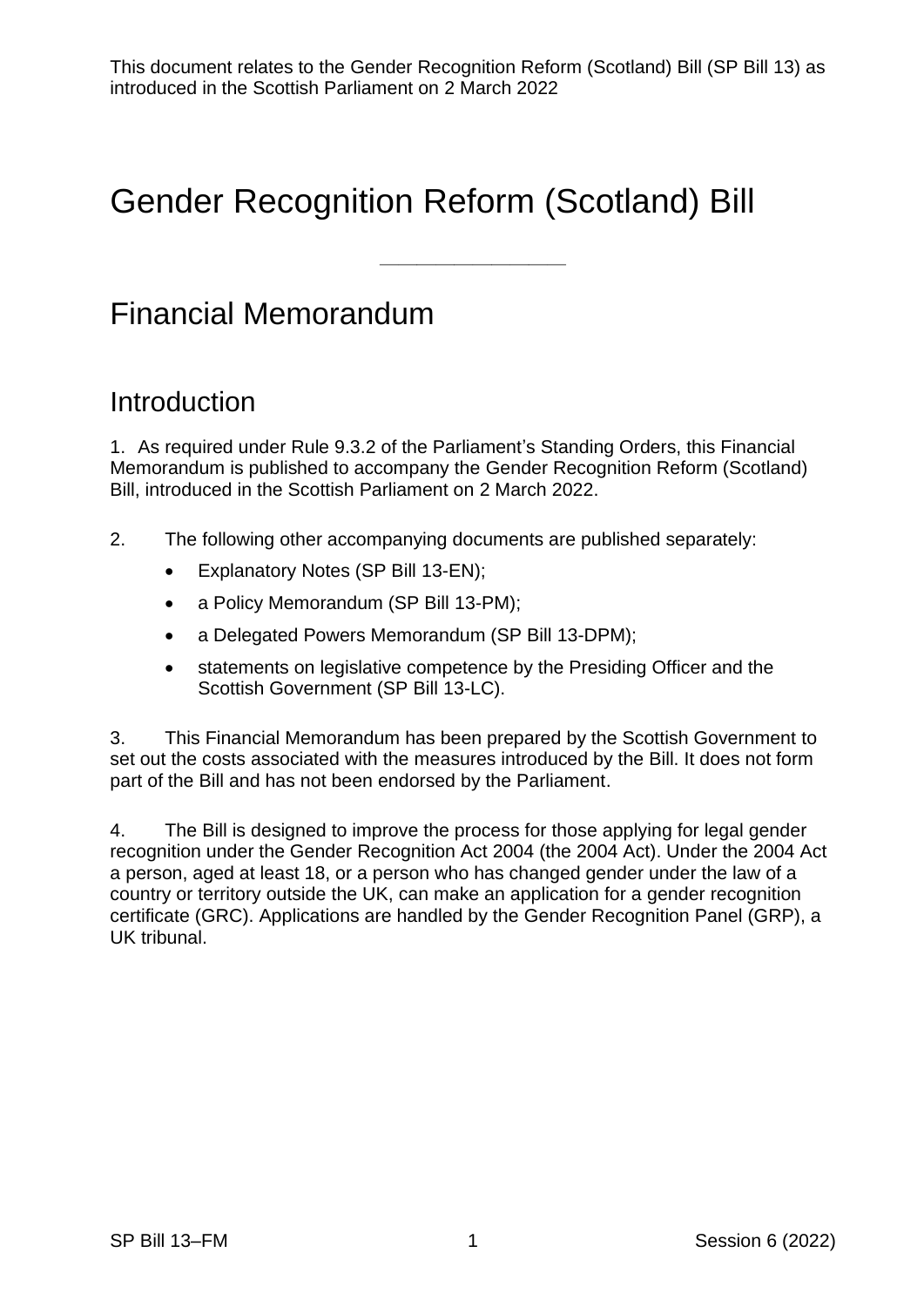5. The Bill amends the 2004 Act to introduce a new process for applying for legal gender recognition in Scotland, whereby:

- Applicants must be aged 16 and over (rather than 18 and over under the current system) and either be the subject of an entry in a birth or adoption register kept by the Registrar General for Scotland, or be ordinarily resident in Scotland;
- Applicants will no longer apply to the GRP, but to the Registrar General for Scotland;
- Applicants must have lived in their acquired gender for a period of three months (rather than the current two years) before submitting an application for gender recognition;
- That after an application has been accepted by the Registrar General, the applicant must confirm after a minimum reflection period of three months that they wish to proceed.

6. The Scottish Government considers that the provisions in the Bill may have cost implications for the following groups: trans people who want to be legally recognised in the gender with which they identify and in which they live; their spouses or civil partners; the Registrar General for Scotland who will receive, consider, process and file Scottish applications for legal gender recognition under the new system; employers and businesses who may engage with a transgender employee or service users; and pension providers (including businesses with their own employee pensions schemes) which may have members who change their legal gender.

7. The above notwithstanding, the Scottish Government does not consider that the provisions of the Bill will lead to significant costs. The possibility of legal gender recognition is already provided for by the 2004 Act, and the majority of the associated costs have already been incurred with the introduction of that Act. The Bill does not change the rights and responsibilities arising as a result of legal gender recognition.

### Estimates of numbers of applications

8. The level of the recurring costs to the Registrar General for Scotland discussed below will in part depend on the number of applicants. The UK Government's Ministry of Justice publishes quarterly statistics on GRCs applied for and granted by the GRP. They do not publish information about applications from each part of the UK. Currently, around 25-30 people per year who were born or adopted in Scotland obtain legal recognition of their acquired gender under the 2004 Act based on information held by National Records of Scotland (NRS). There are no statistics available for applicants resident in Scotland (but not born or adopted there) who apply under the current arrangements.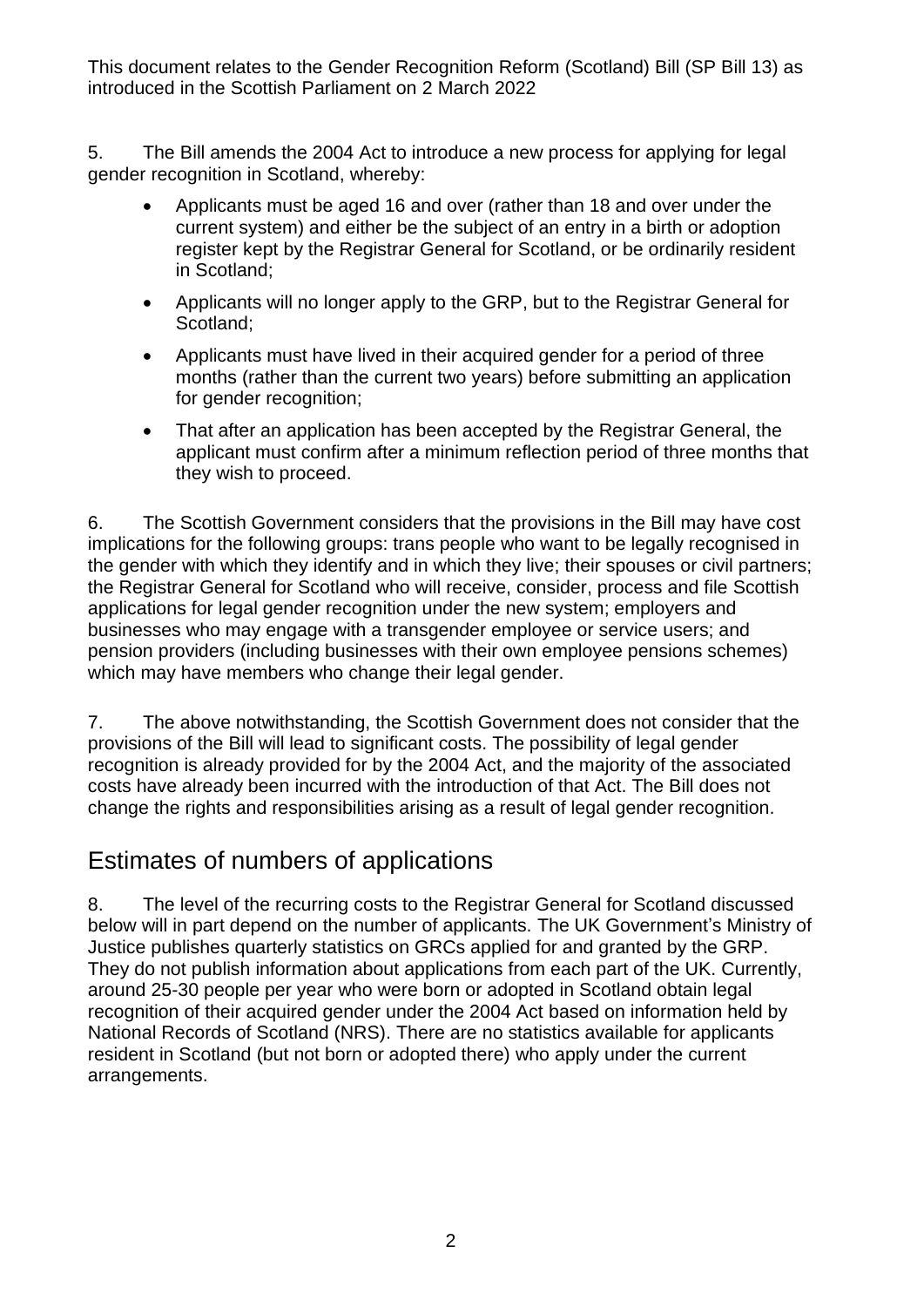9. Based on international evidence from other jurisdictions with similar systems for legal gender recognition and comparative population sizes, the Scottish Government considers that the provisions of the Bill will lead to an overall increase in the number of applicants.

10. The most recent estimated population of Scotland is 5.47 million people. The Republic of Ireland has a slightly smaller population than Scotland by around 0.5 million people. Between September 2015 (when their new arrangements started) and the end of 2019, a total of 579 people obtained recognition under Ireland's Gender Recognition Act 2015 at an average of approximately 123 applicants for each year full year of operation.<sup>1</sup>

11. Denmark has a similar size population to Scotland.<sup>2</sup> Since the introduction of a reformed process for gender recognition based on an applicant's declaration, Denmark has granted an average of 220 applications per year. Norway, which has a population of 5.37 million has experienced a higher initial uptake than Denmark or the Republic of Ireland.<sup>3</sup> From the introduction of their new system on 1 July 2016 up to and including the first quartile of 2019, a total of 1560 applications were received, at an average of around 550 applications a year.

12. In the light of this information, the Scottish Government considers it reasonable to estimate that the numbers of Scottish applications would be between 250-300 applications per year and will use these estimated figures when considering costs below. This estimate will be kept under review during the course of Parliamentary scrutiny and as the legislation is implemented.

## Costs on the Scottish Administration

### Costs on the Registrar General for Scotland

13. The Registrar General already has a number of existing functions under the 2004 Act in relation to registration.<sup>4</sup>

14. Under the provisions of the Bill there will be costs on the Registrar General for Scotland relating to the receipt, consideration, processing and permanent filing of Scottish applications for GRCs, replacing functions that were previously undertaken by the GRP.

<sup>1</sup> Source is the Department of Employment Affairs and Social Protection Client Identity Service - [gov.ie -](https://www.gov.ie/en/collection/ea16c-gender-recognition-annual-reports/?referrer=http://www.gov.ie/en/publication/292d01-annual-reports-under-section-6-of-the-gender-recognition-act-2015/) Gender Recognition - [Annual Reports \(www.gov.ie\)](https://www.gov.ie/en/collection/ea16c-gender-recognition-annual-reports/?referrer=http://www.gov.ie/en/publication/292d01-annual-reports-under-section-6-of-the-gender-recognition-act-2015/)

<sup>2</sup> In 2020 Denmark's population was estimated to be 5.79 million.

<sup>&</sup>lt;sup>3</sup> In Denmark and the Republic of Ireland the minimum age of application is 18. In Norway, the minimum age of application is 16, and younger people between the ages of 6 and 16 can apply with parental consent.

<sup>4</sup> [Gender Recognition | National Records of Scotland \(nrscotland.gov.uk\)](https://www.nrscotland.gov.uk/registration/gender-recognition)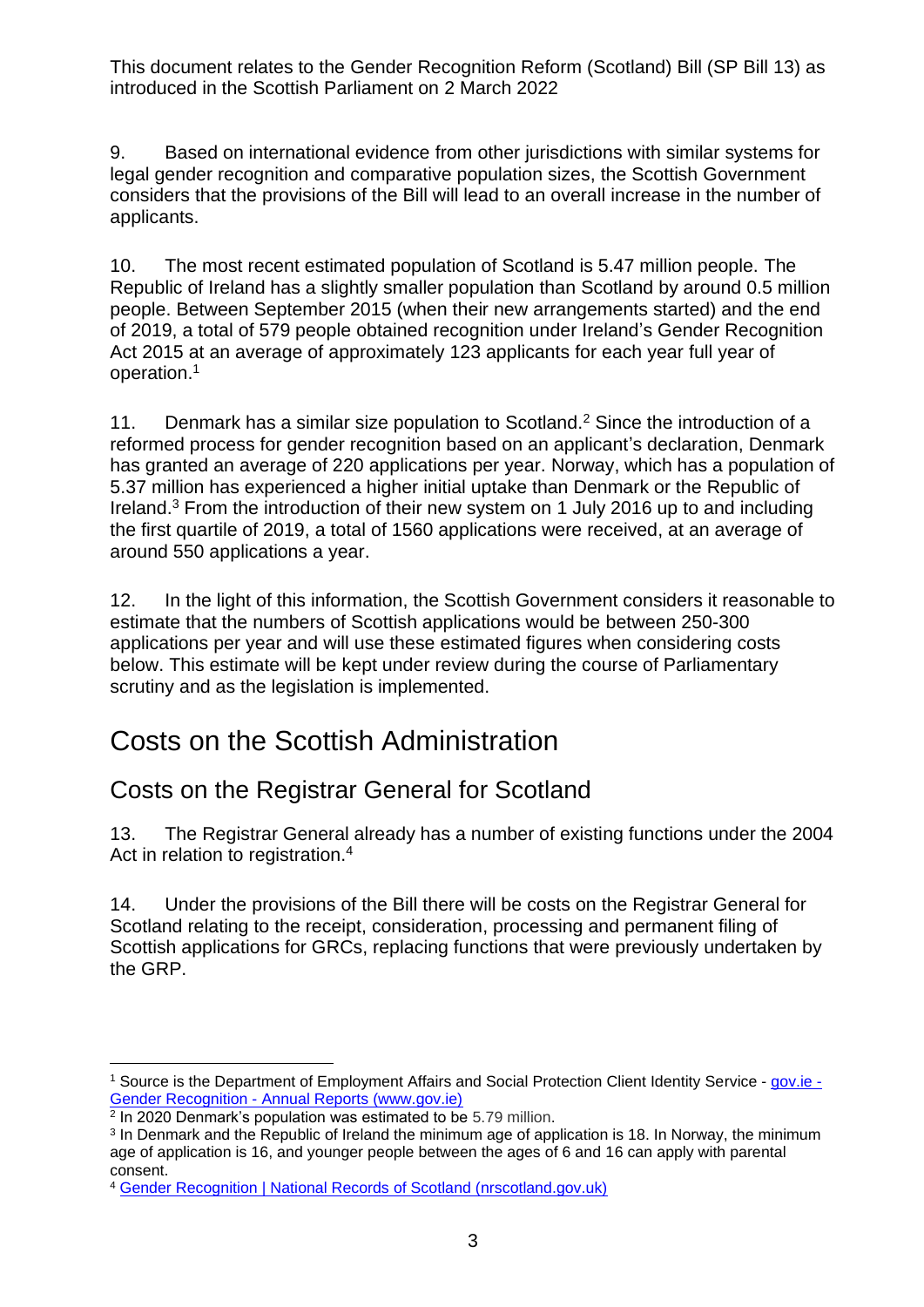15. When the 2004 Act came into effect, the UK Government indicated that the cost of establishing the GRP would be £700,000.<sup>5</sup> In setting up the GRP, the UK Government was creating a new tribunal with decision-making powers. The system proposed by the Bill creates a more straightforward administrative role for the NRS, situated within an existing organisation that already carries out similar functions. The Scottish Government nevertheless considers that there will be one-off setup costs associated with IT systems and applications forms, and for recruitment, training and familiarisation events for staff dealing with applications, although these will be lower in total.

16. These costs are anticipated to be in the range of £300,000 to £350,000. The NRS have advised that the most recent comparator they have for the creation of a new IT system is in the region of £100,000. Additionally, they estimate that the on-boarding and recruitment costs for a three person casework team will be in the region of a further £200,000.

17. The Scottish Government will also work with NRS to provide information for applicants about applying for legal gender recognition. This information could also be used by local authority registrars when dealing with enquiries from applicants. Costs in relation to providing this information will be low and covered by the set-up costs noted above.

18. Based on the estimate of application numbers noted at paragraph 12 above (250- 300 per year) the Scottish Government anticipates that the running costs falling on the Registrar General for Scotland for staffing and accommodation will be up to £150,000 per year. These costs assume that applications will be handled by a casework team of three staff members with support from other existing NRS registration staff. The NRS have existing casework teams of similar size who deal with other dedicated functions. For comparison, in Ireland applications are handled by four staff in the Client Identity Service (which is part of the Department of Employment Affairs and Social Protection) who deal with gender recognition applications as part of a broader portfolio of work.

19. On the assumption that the Bill receives Royal Assent in early 2023, the Scottish Government anticipates that the start-up costs are likely to be accrued during the remainder of the 2023/24 financial year, with the recurring administrative costs falling from 2024/25 onwards.

|  |  |  | Table 1: Summary of costs on the General Registrar of Scotland |
|--|--|--|----------------------------------------------------------------|
|  |  |  |                                                                |

| <b>Cost</b>                                                                                                                             | <b>Estimate</b>          |
|-----------------------------------------------------------------------------------------------------------------------------------------|--------------------------|
| Start-up costs (including IT systems, application forms,<br>staff recruitment, training, and preparation of guidance<br>for applicants) | £300,000 to £350,000     |
| Recurring administration costs                                                                                                          | Up to £150,000 per annum |

<sup>5</sup> As set out in the Legislative Consent motion for the Gender Recognition Bill 2004 at [http://www.gov.scot/About/Government/Sewel/SessionTwo/GenderRecognition.](http://www.gov.scot/About/Government/Sewel/SessionTwo/GenderRecognition)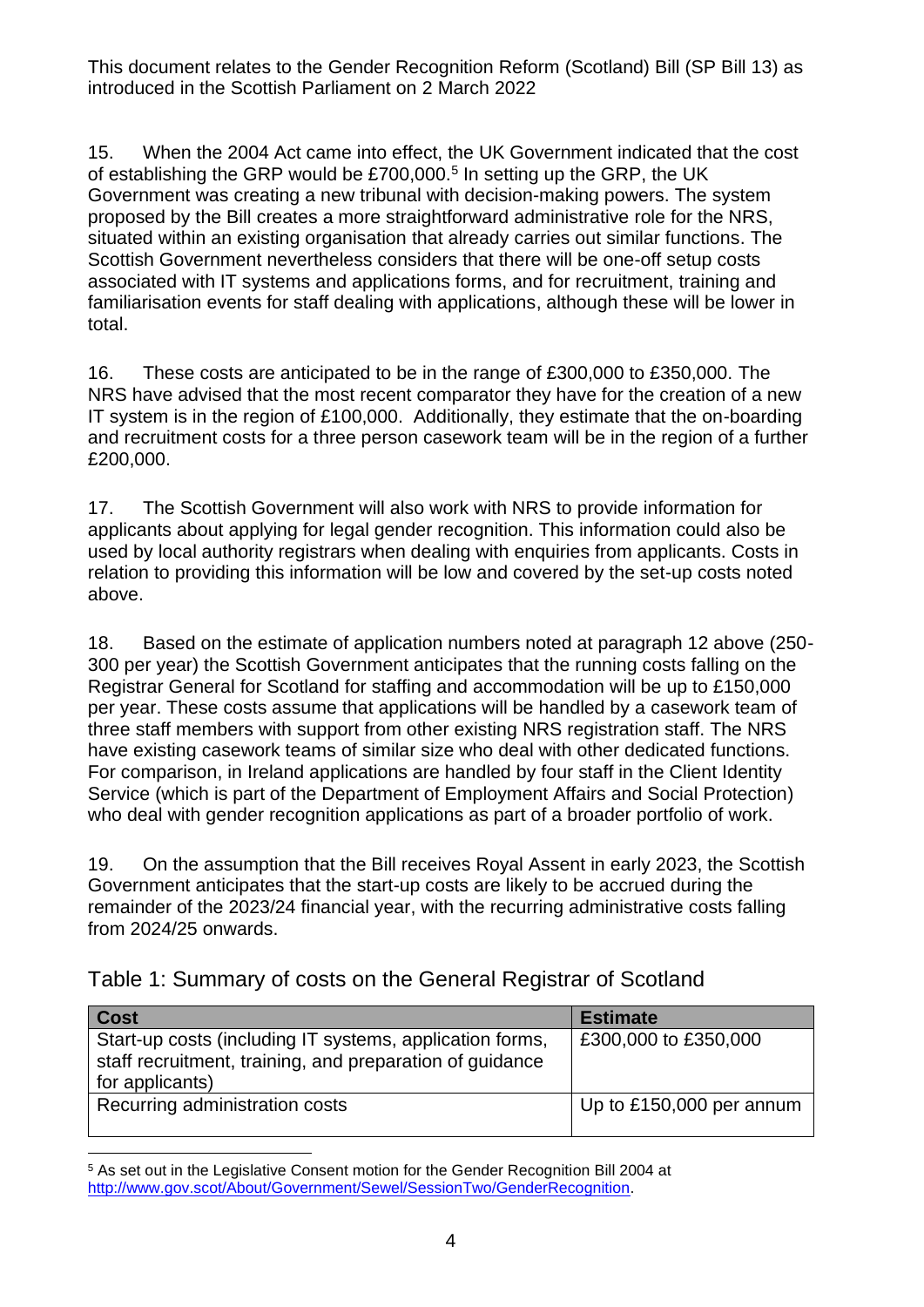### Costs on the Scottish Courts & Tribunals Service

20. The Scottish Government considers that any costs for the Scottish Courts and Tribunals Service (SCTS) will be minimal. While there may be an increase in the number of people making statutory declarations before a Justice of the Peace (JP) for the purposes of legal gender recognition, overall numbers are expected to remain low. SCTS do not currently levy a charge for witnessing documents, which is part of the regular duties of a JP, and will not in any event result in unique costs for the SCTS.

21. In addition, under the provisions of the Bill, an applicant who has been refused a GRC could, after their application has been reviewed, may appeal that decision to the Sheriff Court. Based on current experience however, the expected number of appeals is very low - there have only been two appeals against decisions of the GRP since the introduction of the 2004 Act, and only one in Scotland. If there is evidence that a GRC has been obtained by fraud, an application can also be made to the Sheriff Court for the GRC to be quashed - again, such applications are expected to be very rare.<sup>6</sup>

22. The Scottish Government does not currently hold data on the costs of individual proceedings. The SCTS charge court fees for various stages in the court proceedings based on Fees Orders set by Ministers. Whilst court fees may be waived if the applicant is in receipt of legal aid or otherwise qualifies for fee exemption, in the round SCTS will recover much of the costs of civil business through the court fee system.

23. Associated costs for the Scottish Legal Aid Board are also expected to be minimal. The removal of any requirements for medical evidence or documentary evidence that an applicant has lived in their acquired gender for a specified period should reduce the likelihood of an applicant consulting a solicitor as part of their application, thus minimising the number of applicants who seek legal aid and use legal aid advice and assistance.<sup>7</sup>

24. Similarly, the removal of these requirements should reduce the possibilities of a genuine application being refused, and thereby reduce the likelihood of appeals - as noted above, the number of appeals is in any event very low. In addition, under the terms of the Bill appeals against a decision to refuse a GRC can be raised in the Sheriff Court, rather than the Court of Appeal under the present system, thus further reducing any associated legal aid costs.

<sup>6</sup> In Ireland whilst no directly equivalent provision in relation to fraudulent applications exists, under s.14 of the relevant legislation the Minster can revoke a certificate where "information is received that would have led to the refusal of the certificate, had it been received prior to its issue". No such revocations have been made since the inception of the new system in September 2015.

 $7$  Advice provided by a solicitor under the current Legal Aid advice and assistance scheme would be charged on the basis of detailed fees for work undertaken, and is initially limited to £95.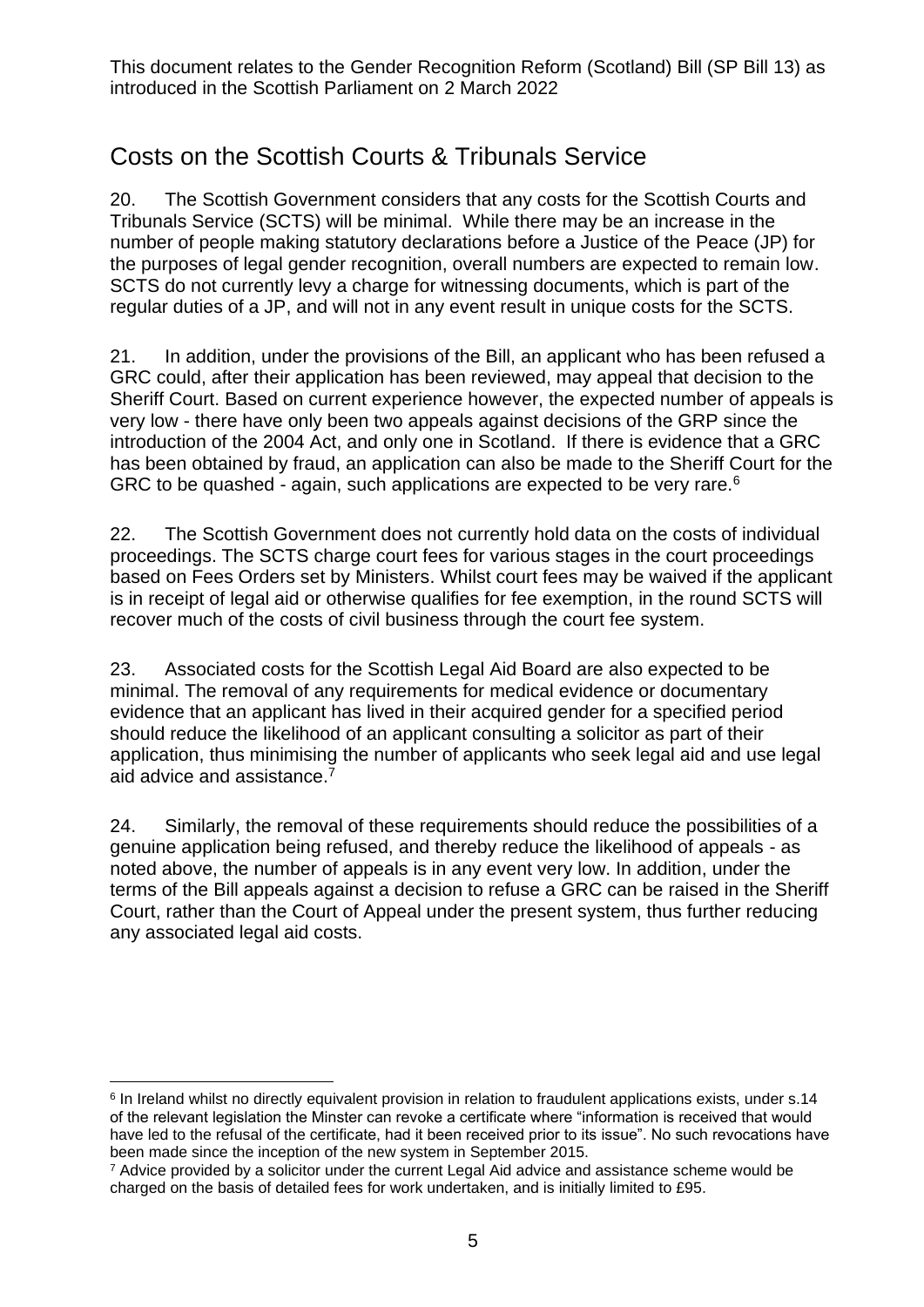## Costs on local authorities

25. It is not anticipated that there will be any new costs falling on local authorities as a result of these provisions. Local authority registrars, who may receive enquiries about the new arrangements for gender recognition in Scotland, will signpost enquirers on to NRS.

## Costs on other bodies, individuals and businesses

26. The Scottish Government does not anticipate that any substantial costs will fall on other bodies, individuals or businesses as a result of the provisions of the Bill.

#### Costs on individuals

27. Under the present system, applications to the GRP must be accompanied by payment of a fee. Historically that fee was set at £140, but from 4 May 2021 onwards the UK Government reduced the fee to a nominal amount of £5. The Scottish Government does not intend to levy a fee for applications to the Registrar General for Scotland under the provision of the Bill.

28. It is also anticipated that the removal of the requirements for medical evidence or other documentary evidence will reduce the associated costs faced by applicants which can be substantial and have previously been identified as a barrier to application, particularly for those from socio-economically disadvantaged backgrounds.

#### Costs on businesses

29. In practice, businesses and the third sector must already recognise and respect transgender people who are living in, transitioning to live in, or intending to transition to live in accordance with their acquired gender, irrespective of whether or not they obtain legal gender recognition under the 2004 Act.

30. This is because under the Equality Act 2010 it is unlawful, subject to limited exceptions, to discriminate against a person who has the protected characteristic of gender reassignment. Section 7(1) of the 2010 Act provides that "a person has the protected characteristic of gender reassignment if the person is proposing to undergo, is undergoing or has undergone a process (or part of a process) for the purpose of reassigning the person's sex by changing physiological or other attributes of sex".<sup>8</sup>

<sup>8</sup> Equality Act 2010, section 7: [www.legislation.gov.uk/ukpga/2010/15/section/7](file:///C:/Users/s800133/AppData/Local/Microsoft/Windows/INetCache/Content.Outlook/N7QLXVQU/www.legislation.gov.uk/ukpga/2010/15/section/7)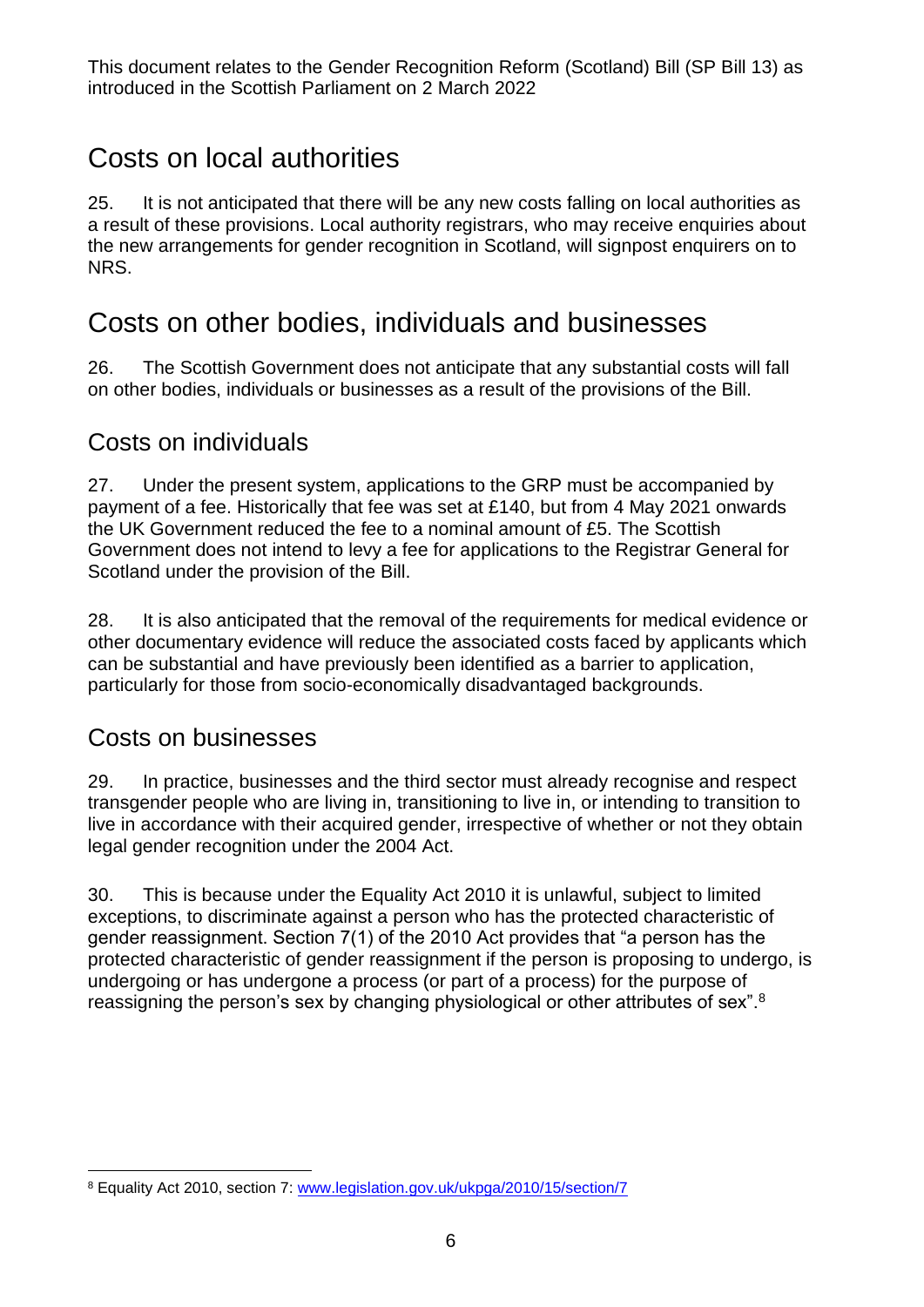31. Overall, the organisations interviewed in preparation for the draft Business and Regulatory Impact Assessment (BRIA) carried out for the Scottish Government's 2018 consultation took the view that there would be minimal costs for them if Scotland adopted a system of legal gender recognition based on an applicant's statutory declaration.

32. Some interviewees felt that smaller organisations might not have formulated a policy in relation to gender diverse employees or service users, and that an increase in the number of people obtaining legal gender recognition might increase the likelihood that a business would encounter a transitioned, or transitioning, employee or service user, and that this might in turn require the organisation to incur costs in formulating policies. Any such costs would not however be the direct result of the provisions of the Bill.

#### Costs in relation to pensions

33. The Scottish Government considers that the provisions of the Bill will have minimal impact from the perspective of a successful applicant's pension rights or those of their survivor. The state pension age has equalised for men and women, and consequently legal gender recognition no longer has the potential to affect whether a person who is legally recognised in their acquired gender becomes entitled to the state pension at an earlier or later stage.

34. A legal change of gender could have the possibility of affecting rights to occupational pensions as historically men and women have been treated differently for pension purposes, as have widowers, surviving civil partners and same-sex spouses in respect of survivor rights. In some cases, where a member changes their legal gender from male to female there are protections for their surviving female spouse to ensure that they do not lose pension entitlement as a result.<sup>9</sup>

35. As a result of the decision in *Walker v Innospec Limited* [2017] UKSC 47<sup>10</sup> changes are being introduced to public service pensions to align pensions paid for survivors of same-sex marriages and civil partnerships with those paid to widows (female survivors of mixed sex marriages). The UK Government has also announced that it intends to align survivor benefits for mixed-sex civil partners with those available for survivors of mixed-sex marriages.<sup>11</sup>

<sup>&</sup>lt;sup>9</sup> There is further information on this in guidance to applicants for gender recognition on the impact of legal recognition for pensions and benefits the Department for Work and Pensions at: [https://www.gov.uk/government/publications/gender-recognition-how-pensions-and-benefits-may-be](https://www.gov.uk/government/publications/gender-recognition-how-pensions-and-benefits-may-be-affected)[affected.](https://www.gov.uk/government/publications/gender-recognition-how-pensions-and-benefits-may-be-affected)

<sup>&</sup>lt;sup>10</sup> The judgement and a summary can be accessed at [https://www.supremecourt.uk/cases/uksc-2016-](https://www.supremecourt.uk/cases/uksc-2016-0090.html) [0090.html](https://www.supremecourt.uk/cases/uksc-2016-0090.html)

<sup>11</sup>At[:https://assets.publishing.service.gov.uk/government/uploads/system/uploads/attachment\\_data/file/81](https://assets.publishing.service.gov.uk/government/uploads/system/uploads/attachment_data/file/815741/Civil_Partnerships_-_Next_Steps_and_Consultation_on_Conversion.pdf) [5741/Civil\\_Partnerships\\_-\\_Next\\_Steps\\_and\\_Consultation\\_on\\_Conversion.pdf](https://assets.publishing.service.gov.uk/government/uploads/system/uploads/attachment_data/file/815741/Civil_Partnerships_-_Next_Steps_and_Consultation_on_Conversion.pdf) Paragraphs 73 and 78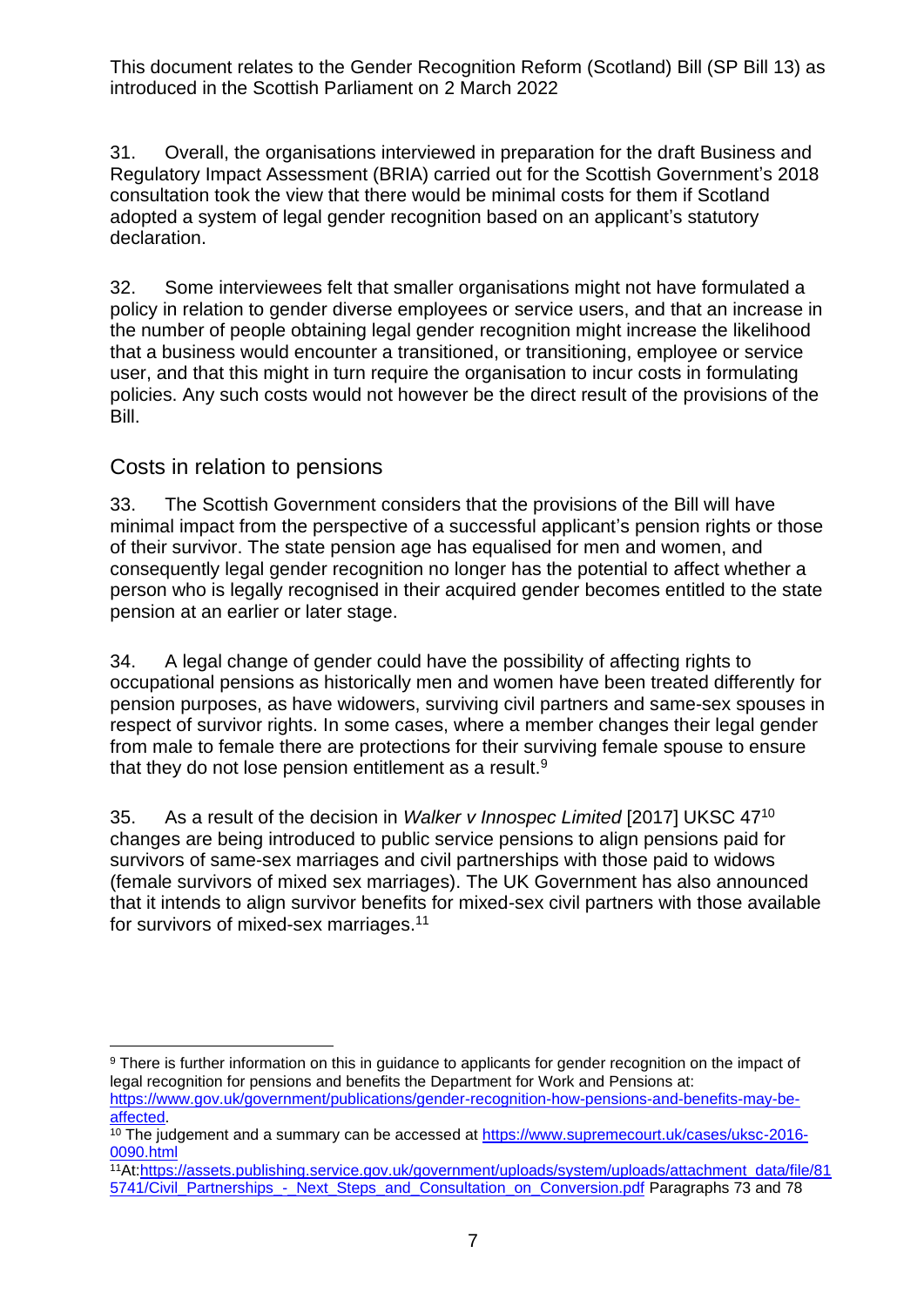36. Private sector schemes are responsible for ensuring that they are compliant with the Walker judgment. Based on interviews conducted in relation to the Scottish Government's 2018 consultation, many schemes either make no difference in their terms, or treat civil partners and spouses (irrespective of whether they are in same-sex or mixed-sex marriages) in the same way. This is confirmed by information available from the UK Government.<sup>12</sup>

<sup>&</sup>lt;sup>12</sup> Paragraph 10 of the Executive Summary in the UK Government "Review of Survivor Benefits in Occupational Pension Schemes at [https://www.gov.uk/government/uploads/system/uploads/attachment\\_data/file/323874/survivor-benefits](https://www.gov.uk/government/uploads/system/uploads/attachment_data/file/323874/survivor-benefits-in-occupational-pension-schemes.pdf)[in-occupational-pension-schemes.pdf](https://www.gov.uk/government/uploads/system/uploads/attachment_data/file/323874/survivor-benefits-in-occupational-pension-schemes.pdf) indicated that only 27% of private pension schemes had a difference in the way survivor benefits between mixed sex spouses and civil partners were calculated.